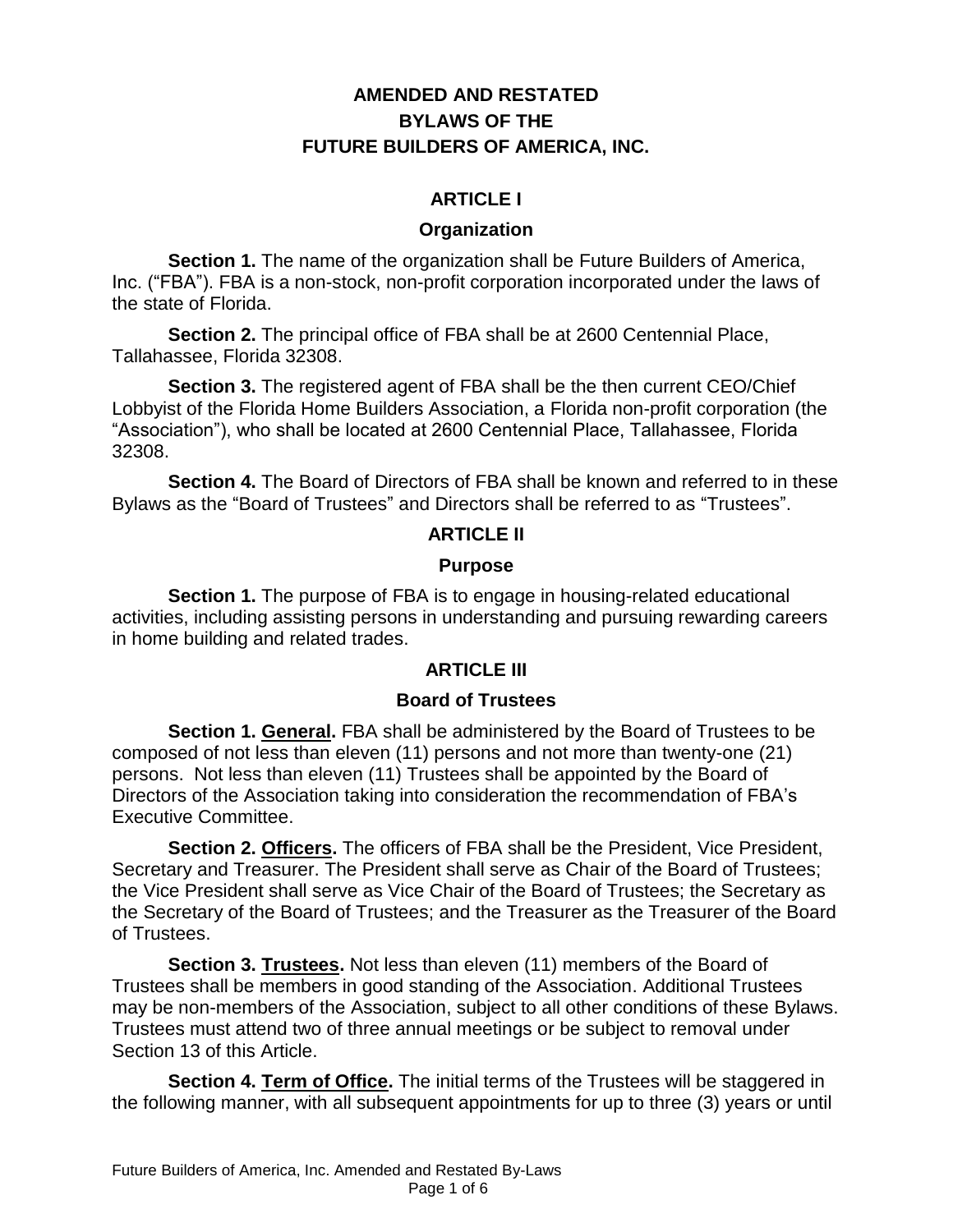their successors are appointed: four (4) Trustees shall be appointed for initial terms of four (4) years; four (4) Trustees shall be appointed for initial terms of two (2) years; and three (3) Trustees shall be appointed for an initial term of one (1) year.

**Section 5. Vacancies.** If a vacancy occurs in the membership of the Board of Trustees, such vacancy will be filled by an appointment by the Board of Directors of the Association, taking into consideration the recommendation of FBA's Executive Committee for the unexpired portion of the Trustee's term of office.

**Section 6. Organization.** The Board of Trustees shall organize itself by electing a President, Vice-President, Secretary and Treasurer, and other officers as the Board of Trustees shall deem appropriate for the transaction of its business. These officers, and the Immediate Past President, shall serve as FBA's Executive Committee. The Executive Committee shall perform for the Board of Trustees the services usually performed by such officers and any other duties or powers which may be delegated to them by the Board of Trustees.

**Section 7. Rules and Regulations.** The Board of Trustees shall adopt, from time to time, rules and regulations, not inconsistent with these Bylaws and FBA's Articles of Incorporation and the Articles of Incorporation, Bylaws and Policies and Procedures of the Association, as it deems reasonable and necessary to carryout the terms of these Bylaws and FBA's Articles of Incorporation. The decision of the Board of Trustees on any question or issue arising under these Bylaws and FBA's Articles of Incorporation or under said rules and regulations, including the construction and application thereof, is binding and conclusive.

**Section 8. Meetings.** The Board of Trustees may meet during the Association's conferences or at any special meeting called by FBA's President with a minimum of fifteen (15) days' notice to all Trustees. The Trustees may meet via conference call or other electronic means. The Board of Trustees shall meet a minimum of three (3) times per year. A quorum shall consist of no less than one-third (1/3) of the Trustees.

**Section 9. Compensation.** The members of the Board of Trustees shall receive no compensation for their services as such. Expenses incurred by the Board of Trustees in connection with administration of FBA shall be payable from FBA as an expense. No Trustee shall be held personally liable for any act done in his or her capacity as a member of the Board of Trustees, willful misconduct excepted.

**Section 10. Committees.** The Trustees, by a majority vote, may create committees to carry out the mission of FBA. FBA's President shall appoint the chairs of all such committees. Committee action is subject to the approval of the Board of Trustees.

**Section 11. Responsibility.** Except as otherwise provided herein, any action taken by the Board of Trustees pursuant to authority conferred upon by its charter and these Bylaws is final and binding upon each and every person, firm, corporation, association, trust, find or organization which may be or become interested in FBA created hereby.

**Section 12. Increase in Membership.** The number of Trustees on the Board of Trustees may be increased at any time by majority vote of the Board of Directors of the Association; provided, however, the Board of Trustees must always be composed of an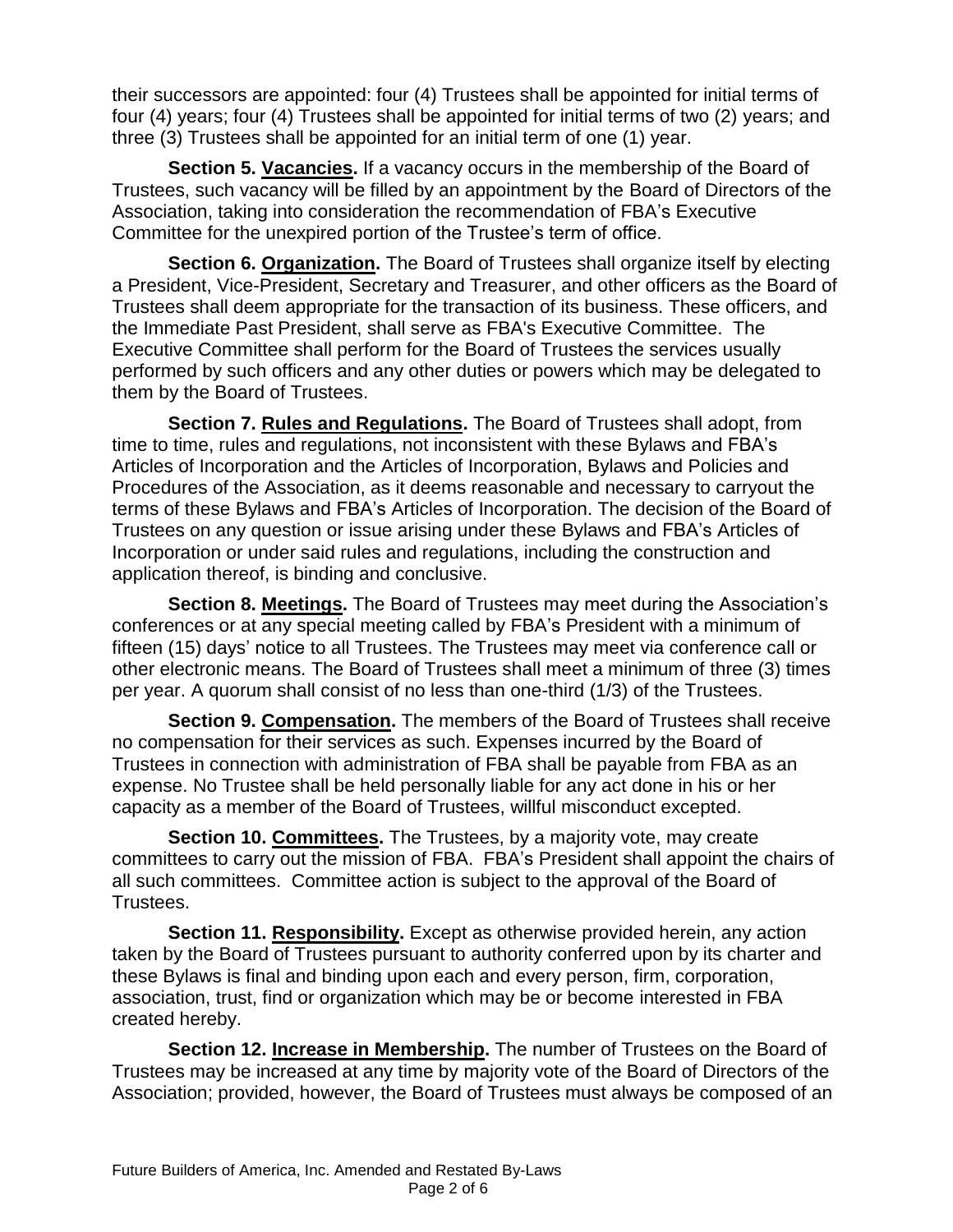odd number of members and the number of Trustees must never exceed twenty-one (21) persons.

**Section 13. Removal of Trustees.** The Board of Directors of the Association may, by majority vote, remove any Trustee at any meeting of the Board of Directors of the Association. Upon any such removal, a successor Trustee shall be appointed as provided in Section 5 of this Article pertaining to vacancies.

**Section 14. Ex-Officio Member.** The CEO/Chief Lobbyist of the Association shall be an ex-officio member of the Board of Trustees, without vote. Other ex-officio members may be appointed by the Executive Committee of the Association, taking into account the recommendation of FBA's Executive Committee and shall serve as nonvoting members of the Board of Trustees.

**Section 15. Conflicts of Interest**. Any person for whom it would be a conflict of interest to serve as a Trustee on the Board of Trustees, as solely determined by the Board of Directors of the Association taking into account the recommendation of FBA's Executive Committee, shall not be appointed to the Board of Trustees, or if the conflict arises after appointment, shall be removed from the Board of Trustees. In such case, the Board of Directors of the Association shall appoint a replacement member to the Board of Trustees to serve, or complete, the term that would have been served by that Trustee.

# **ARTICLE IV**

# **Powers and Duties of Trustees**

The Trustees shall be vested with the following rights, powers and privileges and, without any limitation of this general grant of power, the Trustees are hereby specifically authorized and empowered:

### **Section 1. General.**

- (a) To receive all rents, issues, revenues, profits, and properties of every nature due to FBA and to hold or make distribution thereof in a manger not inconsistent with the terms of the Articles of Incorporation and these Bylaws:
- (b) To retain any properties received by them or to dispose of property as and when they shall deem advisable, by public or private sale or exchange or otherwise, for cash or upon credit or partly for cash and partly upon credit and upon such terns and conditions as they shall deem most expedient;
- (c) To participate in any plan of liquidation, reorganization, consolidation, merger or other financial adjustment of any corporation or business in which FBA is or shall be financially interested and to exchange any property held in FBA for property issued under any such plan;
- (d) To invest or reinvest principal and income of the funds belonging to FBA in a manner that secures such funds and meets the prudent man rule through a balanced portfolio that may include money market, CDs, stocks, bonds and mutual funds;
- (e) To hold any investment belonging to FBA in an account registered in FBA's name or any duly authorized nominee;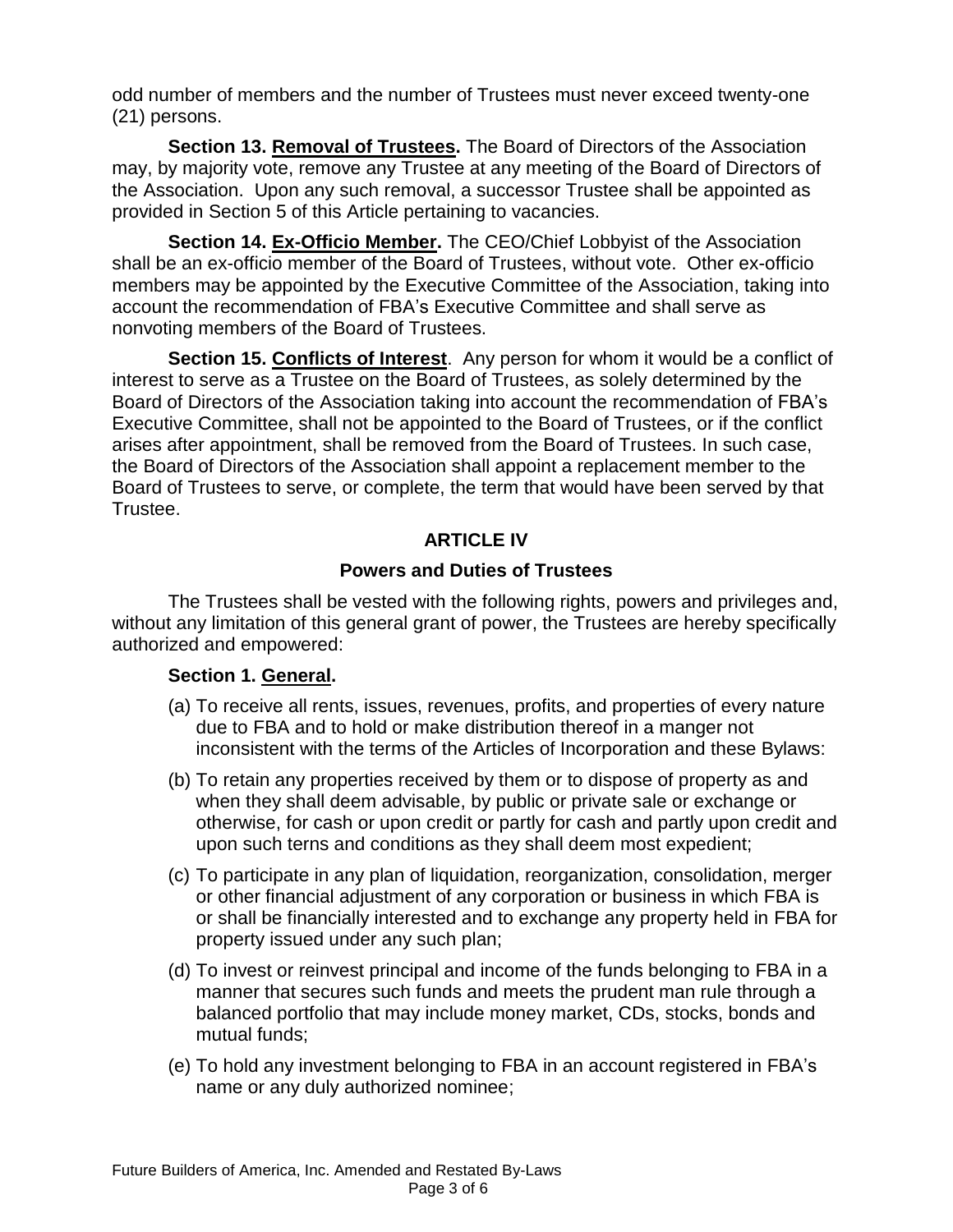- (f) To compromise, arbitrate or otherwise adjust or settle claims in favor of or against FBA;
- (g) To execute such deeds, leases, contracts, bill of sale, notes, proxies and other instruments in writing as they shall deem desirable or requisite in the proper administration of FBA;
- (h) To vote, personally or by general or limited proxy, any shares of stock which may be held by FBA at any time, and similarly to exercise, personally or by general or by limited power of attorney, any right appurtenant to any securities or other property held at any time.

**Section 2. Contributions.** The Board of Trustees shall keep full and accurate records of the administration of FBA's financial affairs and of all contributions received for inclusion in FBA. The Trustees may from time to time designate special categories of contributors to FBA. Such special categories of contributors may be known as "Founders" or any other name as designated by the Board of Trustees. In designating special categories of contributors, the Board of Trustees may indicate the amount of such contributions and may place time limitations on such contributions in order for a contributor to be placed in a special category. The purpose of this provision is to enable the Trustees to encourage large donations to FBA and to lend prestige to the giving of large contributions.

**Section 3. Accounting.** The checking account of FBA will be maintained at a federally-insured financial institution by the Board of Trustees under the supervision and guidance of the CFO of the Association. Checks can be signed by any two of the following: FBA's President, FBA's Treasurer, the CFO or the CEO/Chief Lobbyist of the Association, FBA Executive Director, or any member of the FBA staff as authorized, in writing, by the CEO/Chief Lobbyist of the Association, provided such checks are authorized by FBA's President or Treasurer. The Trustees shall prepare annually a statement of their accounts and proceedings for the twelve (12) months preceding the end of FBA's fiscal year; one (1) such statement shall remain on file with the Board of Trustees and duplicates thereof shall be transmitted to the Board of Directors and Executive Committee of the Association. The annual statement shall be prepared within a reasonable time following the end of FBA's fiscal year.

**Section 4. Audit.** The Trustees shall cause an audit of FBA's books and financial records to be made by an independent accountant every other year on the odd numbered year. A written copy of the audit report will be made available to any Trustee upon request and a written copy of the audit report shall be provided to the Executive Committee of the Association.

**Section 5. Fiscal Year.** The fiscal year for FBA shall be January 1 through December 31.

### **ARTICLE V**

#### **Charters**

**Section 1. Charters.** FBA may offer charters to qualified educational institutions (secondary schools and vocational schools) authorizing those institutions to establish a chapter of the Future Builders of America.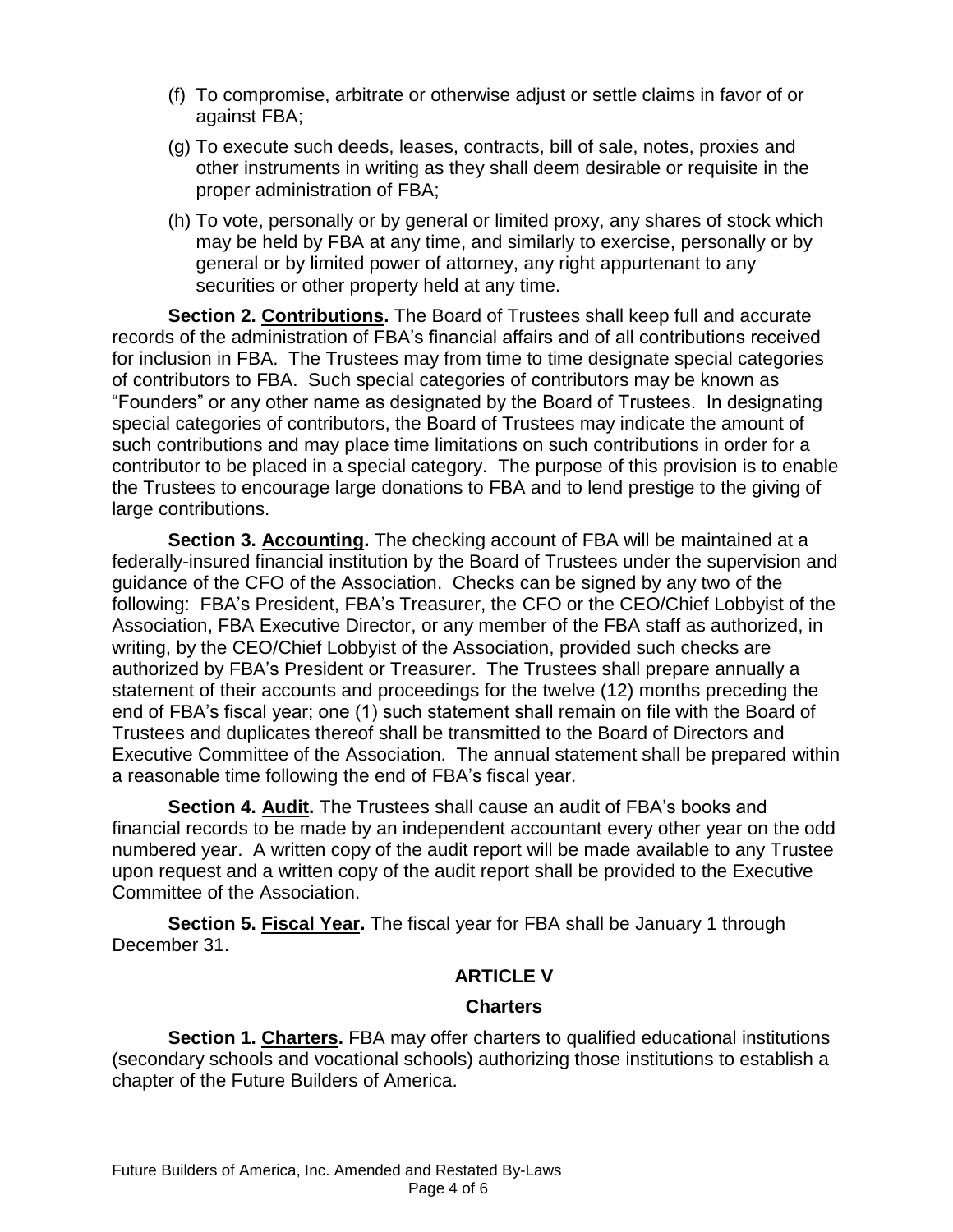**Section 2. Authorization.** Each properly established FBA chapter shall be authorized to use the trademarks and logos of FBA and shall be supported by FBA through select curriculum support, training and educational opportunities, and opportunities to participate, in accordance with FBA policies, in select programs (such as FBA camp).

**Section 3. Dues.** A portion of the dues collected from each student member of a properly established FBA chapter shall be remitted to FBA, as determined on a yearly basis by FBA.

### **ARTICLE VI**

### **Administrative Officers and Staff**

**Section 1.** The CEO/Chief Lobbyist of the Association and FBA's Executive Committee shall jointly employ and discharge the Executive Director of FBA or any other staff person, consultant or independent contract hired to staff FBA. FBA's President and the CEO/Chief Lobbyist of the Association shall be responsible for holding the Executive Director of FBA or any other staff person, consultant or independent contractor hired to FBA staff accountable for carrying out the goals and objectives established by the Board of Trustees. FBA's Executive Director shall not have the authority to enter into contracts on behalf of FBA without specific authority granted by FBA's Executive Committee

### **ARTICLE VII**

### **Amendment and Termination**

**Section 1. Amendment.** Provided the substance of the proposed amendment shall have been noticed to all Trustees at least thirty (30) days in advance, these Bylaws may be amended by the Board of Trustees by a two-thirds (2/3) vote of the entire Board of Trustees, and approved by a majority vote of the Executive Committee of the Association; otherwise, these Bylaws may only be amended by the Board of Trustees by a three-fourths (3/4) vote of the entire Board of Trustees, and approved by a majority vote of the Executive Committee of the Association. However, in no event shall these Bylaws shall be amended in any way so as to (a) result in FBA not being exempt from taxation under the Internal Revenue Code and Regulations, or (b) result in donations or contributions to FBA not being deductible for income tax purposes under the Internal Revenue Code and Regulations.

**Section 2. Termination**. The Trustees may, by unanimous vote, declare that FBA has served its purpose and so certify to the Executive Committee of the Association in writing, whereupon FBA shall terminate, after payment of any existing obligations and the charges and expenses reasonably incident to such terminations. Upon dissolution of FBA, assets shall be distributed for one or more exempt purposes, within the meaning of Section 501(c)(3) of the Internal Revenue Code.

**Section 3**. **Adoption and Ratification**. Upon adoption of these Amended and Restated Bylaws by the Board of Trustees and following the ratification of these Amended and Restated Bylaws by the Executive Committee of the Association, these Amended and Restated Bylaws shall effectively amend, restate and replace all prior versions of the Bylaws of FBA.